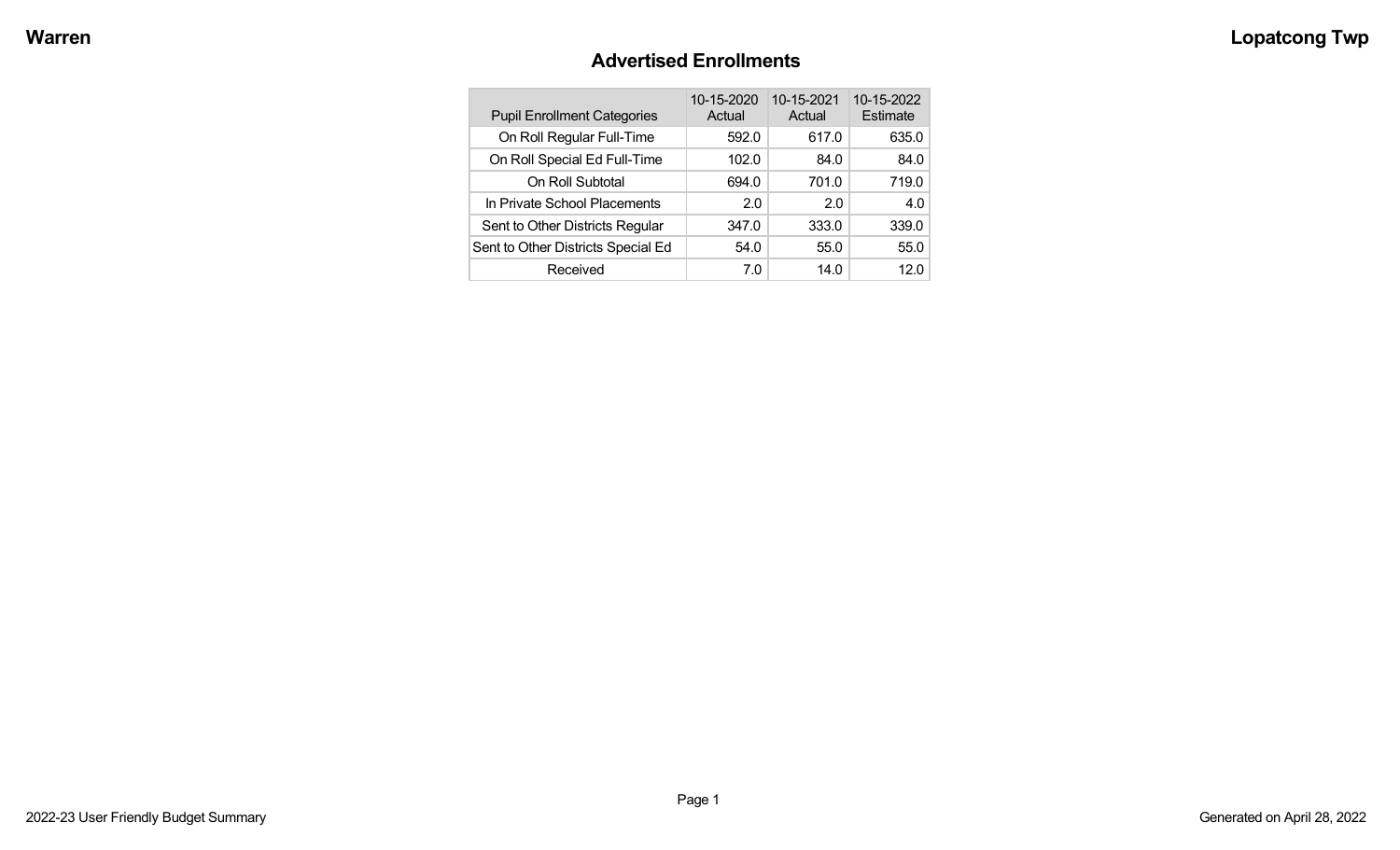#### **Advertised Revenues**

| <b>Budget Category</b>                           | Description<br>Account                                                     |         | 2020-21<br>Actual | 2021-22<br>Revised | 2022-23<br>Proposed |
|--------------------------------------------------|----------------------------------------------------------------------------|---------|-------------------|--------------------|---------------------|
|                                                  | Local Tax Levy                                                             | 10-1210 | 14,102,594        | 14,384,646         | 14,672,339          |
| <b>General Fund Revenues from Local Sources</b>  | <b>Total Tuition</b>                                                       | 10-1300 | 40,142            | 9,000              | 9,000               |
|                                                  | <b>Unrestricted Miscellaneous Revenues</b>                                 | 10-1XXX | 51,903            | 3,000              | 3,000               |
|                                                  | Interest Earned On Current Expense Emergency Reserve                       | 10-1XXX | 0                 | 1,000              | 1,000               |
|                                                  | Interest Earned on Maintenance Reserve                                     | 10-1XXX | $\mathbf{0}$      | 1,000              | 1,000               |
|                                                  | Interest Earned on Capital Reserve Funds                                   | 10-1XXX |                   | 3,000              | 3,000               |
|                                                  | Other Restricted Miscellaneous Revenues                                    | 10-1XXX | 62                | $\Omega$           | $\mathbf 0$         |
|                                                  | <b>Total Revenues from Local Sources</b>                                   |         | 14,194,701        | 14,401,646         | 14,689,339          |
|                                                  | School Choice Aid                                                          | 10-3116 | 169,890           | 138,252            | 151,684             |
|                                                  | <b>Categorical Transportation Aid</b>                                      | 10-3121 | 114,378           | 114,378            | 114,378             |
|                                                  | <b>Extraordinary Aid</b>                                                   | 10-3131 | 398,609           | $\Omega$           | $\Omega$            |
| <b>General Fund Revenues from State Sources</b>  | <b>Categorical Special Education Aid</b>                                   | 10-3132 | 704,190           | 727,228            | 889,005             |
|                                                  | <b>Equalization Aid</b>                                                    | 10-3176 | 2,467,367         | 2,467,367          | 2,467,367           |
|                                                  | <b>Categorical Security Aid</b>                                            | 10-3177 | 26,030            | 26,030             | 26,030              |
|                                                  | <b>Other State Aids</b>                                                    | 10-3XXX | 7,830             | $\Omega$           | $\Omega$            |
|                                                  | <b>Total Revenues from State Sources</b>                                   |         | 3,888,294         | 3,473,255          | 3,648,464           |
|                                                  | <b>Budgeted Fund Balance-Operating Budget</b>                              | 10-303  | 65,101            | 65,469             | 278,228             |
|                                                  | Withdrawal from Capital Reserve for Local Share                            | 10-307  | 0                 | 1,029,227          | 770,333             |
| <b>General Fund Revenues from Other Sources</b>  | Withdrawal from Capital Reserve for Excess Cost and Other Capital Projects | 10-309  | 459,641           | 254,830            | $\Omega$            |
|                                                  | Withdrawal from Tuition Reserve for Tuition Adjustments                    | 10-311  | 624,821           | 700,248            | 650,000             |
|                                                  | <b>Adjustment for Prior Year Encumbrances</b>                              |         | $\Omega$          | 3,513              | 0                   |
|                                                  | Actual Revenues (Over)/Under Expenditures                                  |         | $-2,213,912$      | $\Omega$           | $\Omega$            |
| <b>General Fund Revenues</b>                     | <b>Total Operating Budget</b>                                              |         | 17,018,646        | 19,928,188         | 20,036,364          |
| Special Revenue Fund Revenues from Local Sources | <b>Student Activity Fund Revenue</b>                                       | 20-1760 | 981               | $\Omega$           | $\Omega$            |
|                                                  | <b>Total Revenues from Local Sources</b>                                   | 20-1XXX | 981               | $\Omega$           | 0                   |
|                                                  | <b>Other Restricted Entitlements</b>                                       | 20-32XX | 565               | 3,492              | $\mathbf 0$         |
| Special Revenue Fund Revenues from State Sources | <b>Total Revenues from State Sources</b>                                   |         | 565               | 3,492              | 0                   |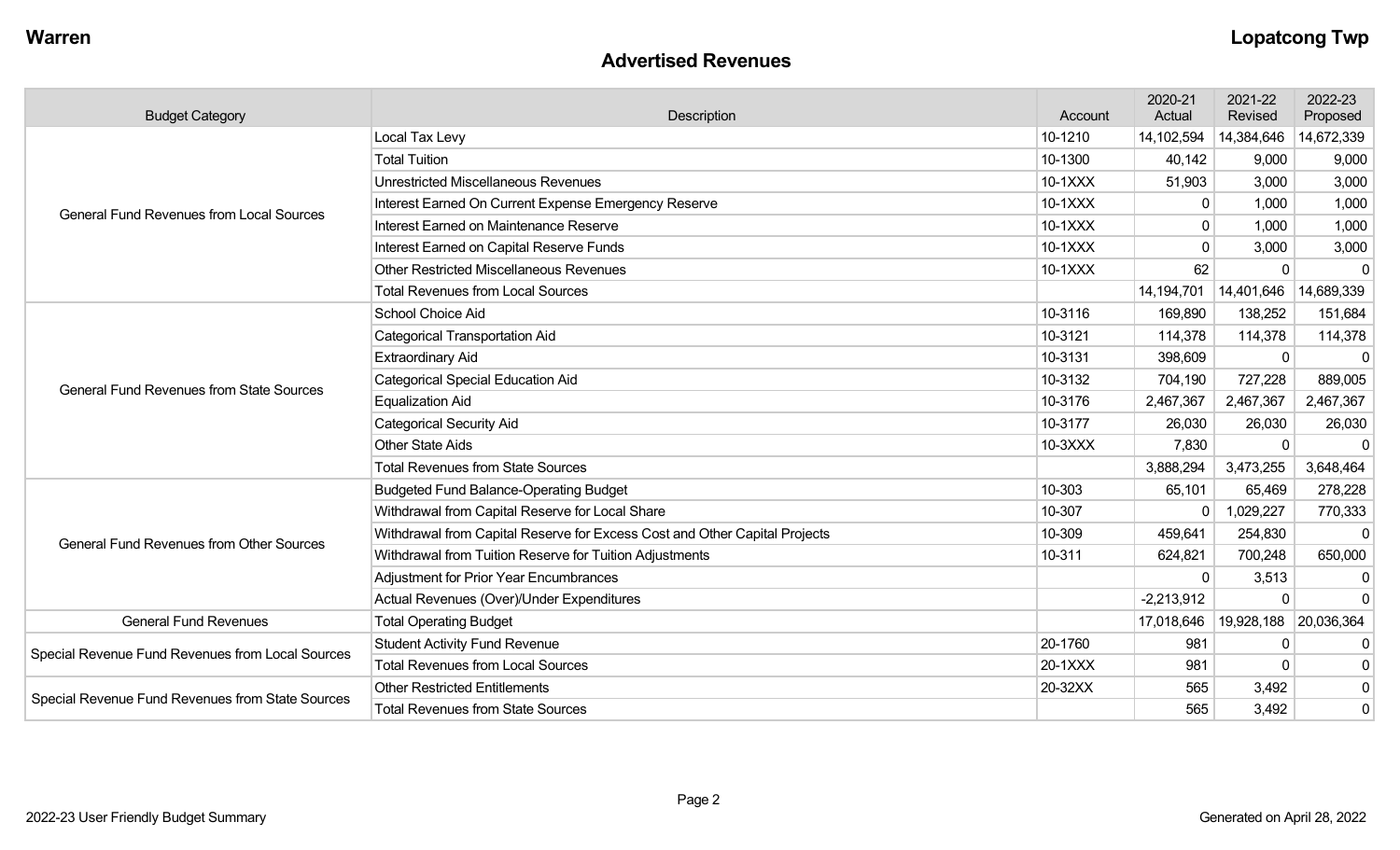### **Advertised Revenues**

| <b>Budget Category</b>                        | Description                                                                                             | Account      | 2020-21<br>Actual | 2021-22<br>Revised               | 2022-23<br>Proposed |
|-----------------------------------------------|---------------------------------------------------------------------------------------------------------|--------------|-------------------|----------------------------------|---------------------|
|                                               | Title I                                                                                                 | 20-4411-4416 | 98,846            | 83,191                           | 66,553              |
|                                               | Title II                                                                                                | 20-4451-4455 | 17,660            | 14,159                           | 11,327              |
|                                               | Title IV                                                                                                | 20-4471-4474 | 7,000             | 13,000                           | 10,400              |
|                                               | <b>ARP-IDEA Preschool</b>                                                                               | 20-4409      | $\Omega$          | 2,713                            | 0                   |
|                                               | <b>ARP-IDEA Basic</b>                                                                                   | 20-4419      | $\Omega$          | 31,814                           | $\mathbf 0$         |
|                                               | <b>IDEA Part B (Handicapped)</b>                                                                        | 20-4420-4429 | 172,047           | 166,047                          | 132,838             |
|                                               | ARP-ESSER Subgrant-Accelerated Learning Coaching and Educator Support Grant                             | 20-4541      | $\mathbf 0$       | 87,818                           | $\mathbf 0$         |
|                                               | ARP-ESSER Subgrant-Evidence-Based Summer Learning and Enrichment Activities Grant                       | 20-4542      | $\mathbf 0$       | 40,000                           | $\mathbf 0$         |
| Special Revenue Fund Revenues from Federal    | ARP-ESSER Subgrant-Evidence-Based Comprehensive Beyond the School Day Activities Grant                  | 20-4543      | 0                 | 40,000                           | 0                   |
| Sources                                       | ARP-ESSER Subgrant-New Jersey Tiered System of Supports (NJTSS) Mental Health Support Staffing<br>Grant | 20-4544      | $\Omega$          | 45,000                           | 0                   |
|                                               | <b>ARP-ESSER</b>                                                                                        | 20-4540      | $\Omega$          | 722,660                          | 0                   |
|                                               | <b>CARES Act Education Stabilization Fund</b>                                                           | 20-4530      | 34,586            | $\Omega$                         | 0                   |
|                                               | <b>CARES-Digital Divide Grant</b>                                                                       | 20-4531      | 522               |                                  | 0                   |
|                                               | Coronavirus Relief Fund (CRF)                                                                           | 20-4532      | 43,750            | $\Omega$                         | $\mathbf 0$         |
|                                               | <b>CRRSA Act-ESSER II</b>                                                                               | 20-4534      | 31,800            | 289,749                          | 0                   |
|                                               | <b>CRRSA Act-Learning Acceleration Grant</b>                                                            | 20-4535      | $\mathbf{0}$      | 25,000                           | $\mathbf 0$         |
|                                               | <b>CRRSA Act-Mental Health Grant</b>                                                                    | 20-4536      | $\Omega$          | 45,000                           | $\mathbf 0$         |
|                                               | <b>Total Revenues from Federal Sources</b>                                                              |              | 406,211           | 1,606,151                        | 221,118             |
| <b>Special Revenue Fund Revenues</b>          | <b>Total Grants and Entitlements</b>                                                                    |              | 408,141           | 1,609,643                        | 221,118             |
| Debt Service Fund Revenues from Local Sources | Local Tax Levy                                                                                          | 40-1210      | 880,982           | 757,500                          | 867,274             |
|                                               | <b>Total Revenues from Local Sources</b>                                                                |              | 880,982           | 757,500                          | 867,274             |
| Debt Service Fund Revenues from State Sources | Debt Service Aid Type II                                                                                | 40-3160      | 209,562           | 210,994                          | 175,497             |
| Debt Service Fund Revenues from Other Sources | <b>Total Local Repayment of Debt</b>                                                                    |              | 1,090,544         | 968,494                          | 1,042,771           |
| Debt Service Fund Revenues                    | <b>Total Repayment of Debt</b>                                                                          |              | 1,090,544         | 968,494                          | 1,042,771           |
| All Fund Revenues                             | <b>Total Revenues/Sources</b>                                                                           |              | 18,517,331        | 22,506,325 21,300,253            |                     |
| <b>Revenues Net of Transfers</b>              | <b>Total Revenues/Sources Net of Transfers</b>                                                          |              |                   | 18,517,331 22,506,325 21,300,253 |                     |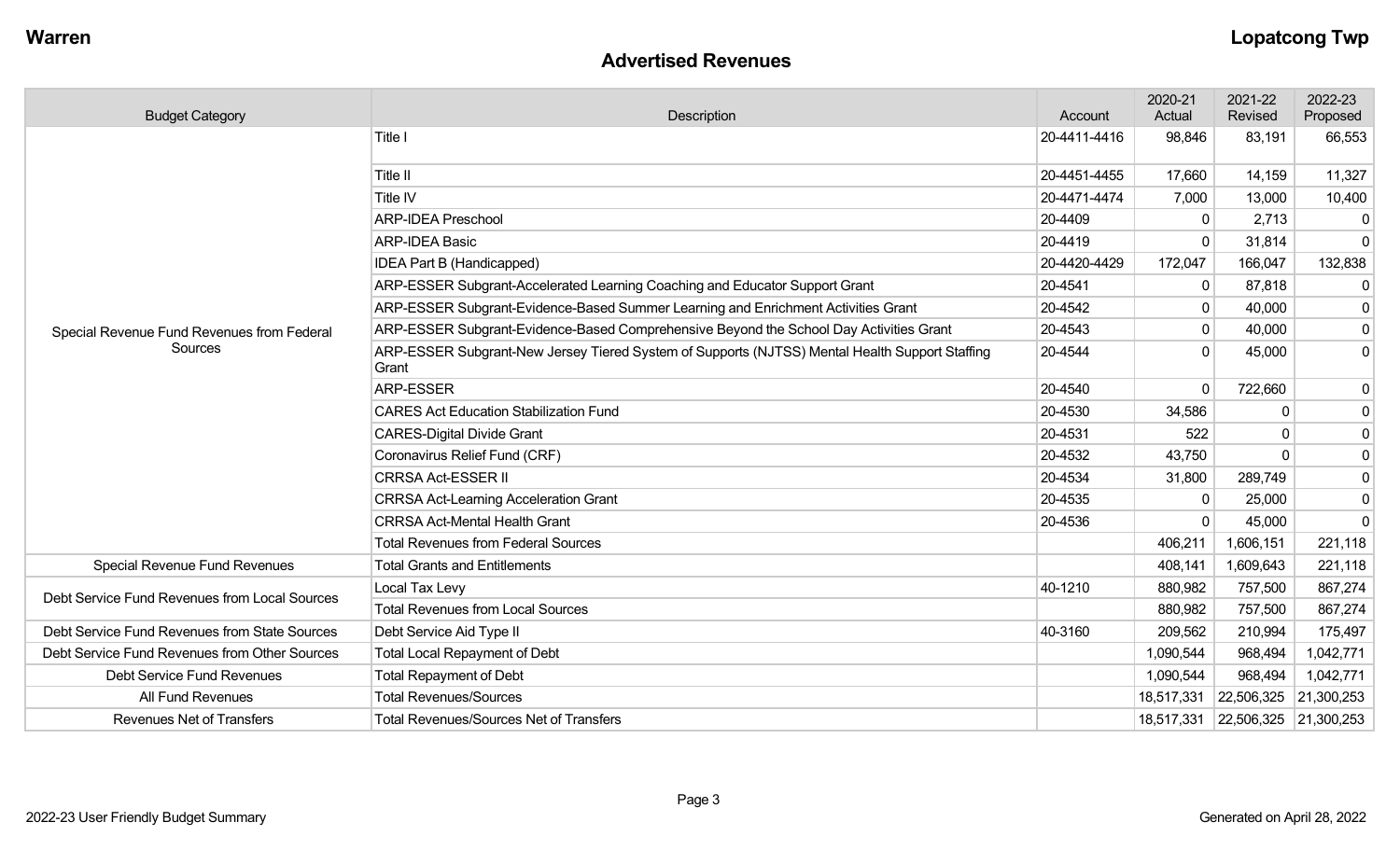## **Advertised Appropriations**

| <b>Budget Category</b>                             | Description                                                             | Account        | 2020-21<br>Actual | 2021-22<br>Revised | 2022-23<br>Proposed |
|----------------------------------------------------|-------------------------------------------------------------------------|----------------|-------------------|--------------------|---------------------|
|                                                    | <b>Regular Programs-Instruction</b>                                     | 11-1XX-100-XXX | 3,194,244         | 3,569,183          | 3,706,149           |
| General Fund Current Expenses for Instruction      | <b>Special Education-Instruction</b>                                    | 11-2XX-100-XXX | 1,175,487         | 1,436,936          | 1,661,167           |
|                                                    | <b>Basic Skills/Remedial-Instruction</b>                                | 11-230-100-XXX | 88,091            | 57,857             | 59,156              |
|                                                    | School-Sponsored Cocurricular or Extracurricular Activities-Instruction | 11-401-100-XXX | 2,349             | 30,000             | 30,000              |
|                                                    | Undistributed Expenditures-Instruction (Tuition)                        | 11-000-100-XXX | 6,560,707         | 6,572,597          | 6,455,668           |
|                                                    | Undistributed Expenditures-Attendance and Social Work                   | 11-000-211-XXX | 25,168            | 27,980             | 28,496              |
|                                                    | Undistributed Expenditures-Health Services                              | 11-000-213-XXX | 163,301           | 174,953            | 177,569             |
|                                                    | Undistributed Expenditures-Speech, OT, PT and Related Services          | 11-000-216-XXX | 232,946           | 286,674            | 290,875             |
|                                                    | Undistributed Expenditures-Guidance                                     | 11-000-218-XXX | 140,502           | 145,421            | 148,878             |
|                                                    | Undistributed Expenditures-Child Study Teams                            | 11-000-219-XXX | 297,838           | 336,252            | 339,991             |
|                                                    | Undistributed Expenditures-Improvement of Instruction Services          | 11-000-221-XXX | $\Omega$          | 13,000             | 13,000              |
|                                                    | Undistributed Expenditures-Education Media Services/Library             | 11-000-222-XXX | 35,465            | 60,273             | 60,964              |
| General Fund Current Expenses for Support Services | Undistributed Expenditures-Instructional Staff Training Services        | 11-000-223-XXX | 196               | 16,000             | 16,000              |
|                                                    | Undistributed Expenditures-Support Services-General Administration      | 11-000-230-XXX | 292,220           | 404,144            | 408,748             |
|                                                    | Undistributed Expenditures-Support Services-School Administration       | 11-000-240-XXX | 266,479           | 302,810            | 306,234             |
|                                                    | Undistributed Expenditures-Central Services                             | 11-000-251-XXX | 210,307           | 219,611            | 225,520             |
|                                                    | Undistributed Expenditures-Administrative InformationTechnology         | 11-000-252-XXX | 58,556            | 65,110             | 66,146              |
|                                                    | Undistributed Expenditures-Operation and Maintenance of Plant Services  | 11-000-26X-XXX | 937,589           | 1,213,613          | 1,247,249           |
|                                                    | Undistributed Expenditures-Student Transportation Services              | 11-000-270-XXX | 576,368           | 758,535            | 833,602             |
|                                                    | Personal Services-Employee Benefits                                     | 11-XXX-XXX-2XX | 1,755,110         | 2,679,278          | 2,947,821           |
|                                                    | Undistributed Expenditures-Food Services                                | 11-000-310-930 | 15,000            | $\Omega$           | $\Omega$            |
|                                                    | <b>Total Undistributed Expenditures</b>                                 |                | 11,567,752        | 13,276,251         | 13,566,761          |
| General Fund Current Expenses for Increased        | Interest Earned on Maintenance Reserve                                  | 10-606         | $\mathbf{0}$      | 1,000              | 1,000               |
| Reserves                                           | Interest Earned on Current Expense Emergency Res                        | 10-607         | $\mathbf{0}$      | 1,000              | 1,000               |
| <b>General Fund Current Expenses</b>               | <b>Total General Current Expense</b>                                    |                | 16,027,923        | 18,372,227         | 19,025,233          |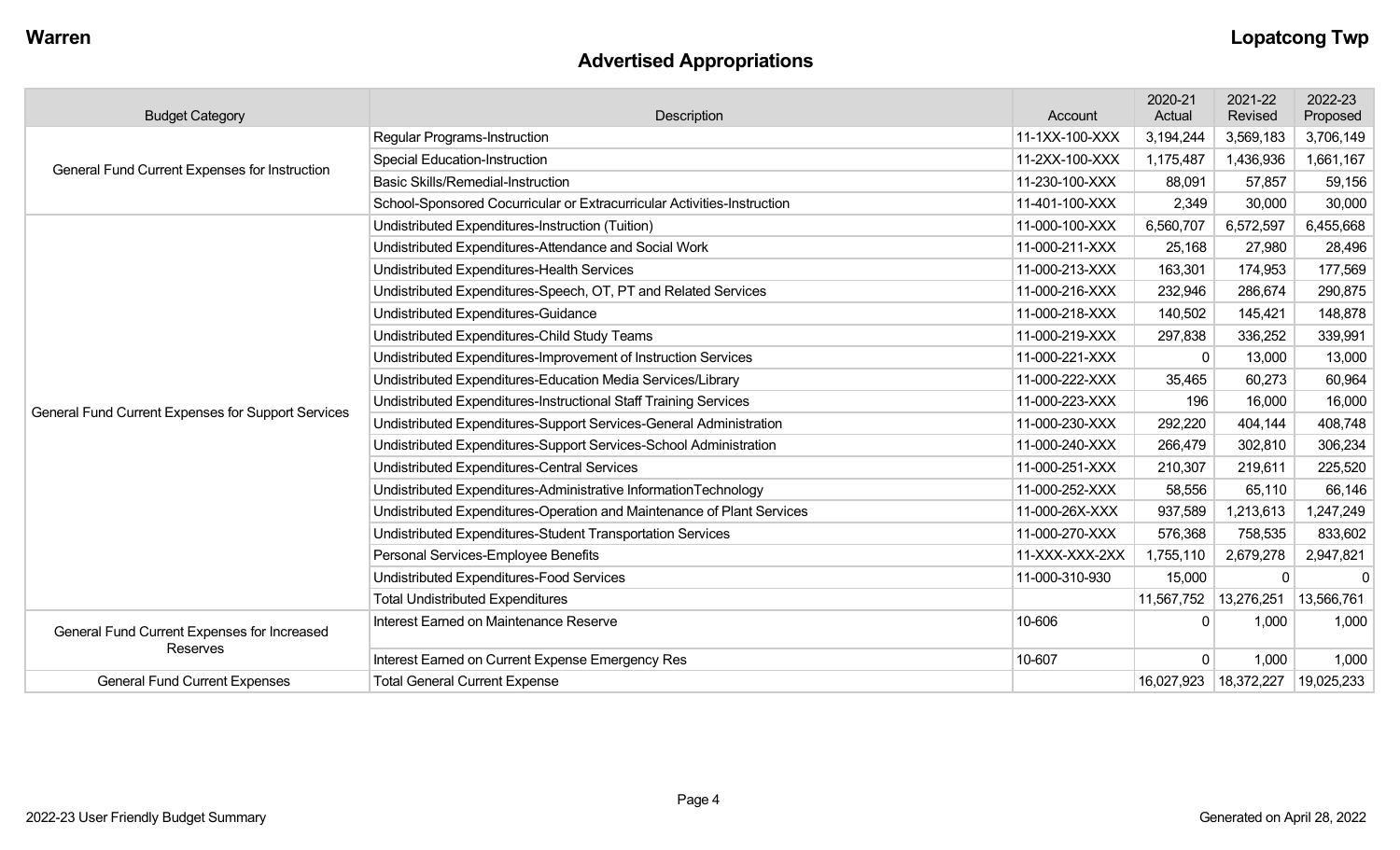## **Advertised Appropriations**

| <b>Budget Category</b>                                                        | Description                                                                                                    | Account        | 2020-21<br>Actual | 2021-22<br>Revised | 2022-23<br>Proposed |
|-------------------------------------------------------------------------------|----------------------------------------------------------------------------------------------------------------|----------------|-------------------|--------------------|---------------------|
|                                                                               | Equipment                                                                                                      | 12-XXX-XXX-730 | 4,552             | 58,000             | 8,000               |
| <b>Capital Outlay</b>                                                         | <b>Facilities Acquisition and Construction Services</b>                                                        | 12-000-400-XXX | 986,171           | 1,494,961          | 1,000,131           |
|                                                                               | Interest Deposit to Capital Reserve                                                                            | 10-604         | $\mathbf 0$       | 3,000              | 3,000               |
|                                                                               | <b>Total Capital Outlay</b>                                                                                    |                | 990,723           | 1,555,961          | 1,011,131           |
| <b>General Fund Grand Total</b><br><b>General Fund Expenses and Transfers</b> |                                                                                                                |                | 17,018,646        | 19,928,188         | 20,036,364          |
| Special Revenue Fund Expenses for Other State                                 | Nonpublic Textbooks                                                                                            | 20-XXX-XXX-XXX | 565               | 168                | -0                  |
| Projects                                                                      | <b>Nonpublic Nursing Services</b>                                                                              | 20-XXX-XXX-XXX | $\mathbf 0$       | 1,224              | 0                   |
|                                                                               | Nonpublic Security Aid                                                                                         | 20-XXX-XXX-XXX | 0                 | 2,100              | 0                   |
| Special Revenue Fund Expenses for State Projects                              | <b>Total State Projects</b>                                                                                    | 20-XXX-XXX-XXX | 565               | 3,492              | $\Omega$            |
|                                                                               | Title I                                                                                                        | 20-XXX-XXX-XXX | 98,846            | 83,191             | 66,553              |
|                                                                               | Title II                                                                                                       | 20-XXX-XXX-XXX | 17,660            | 14,159             | 11,327              |
|                                                                               | Title IV                                                                                                       | 20-XXX-XXX-XXX | 7,000             | 13,000             | 10,400              |
|                                                                               | IDEA Part B (Handicapped)                                                                                      | 20-XXX-XXX-XXX | 172,047           | 166,047            | 132,838             |
|                                                                               | <b>ARP-IDEA Basic Grant Program</b>                                                                            | 20-223-xxx-xxx | $\mathbf{0}$      | 31,814             | 0                   |
|                                                                               | <b>ARP-IDEA Preschool Grant Program</b>                                                                        | 20-224-xxx-xxx | $\Omega$          | 2,713              | 0                   |
|                                                                               | <b>CARES Act Education Stabilization Fund</b>                                                                  | 20-477-XXX-XXX | 34,586            | $\Omega$           | $\mathbf 0$         |
|                                                                               | Bridging the Digital Divide Program                                                                            | 20-478-XXX-XXX | 522               | $\Omega$           | $\mathbf 0$         |
|                                                                               | Coronavirus Relief Fund (CRF) Grant Program                                                                    | 20-479-XXX-XXX | 43,750            | $\Omega$           | $\mathbf 0$         |
| Special Revenue Fund Expenses for Federal Projects                            | CRRSA Act-ESSER II Grant Program                                                                               | 20-483-xxx-xxx | 31,800            | 289,749            | $\boldsymbol{0}$    |
|                                                                               | <b>CRRSA Act-Learning Acceleration Grant Program</b>                                                           | 20-484-xxx-xxx | $\mathbf 0$       | 25,000             | $\pmb{0}$           |
|                                                                               | <b>CRRSA Act-Mental Health Grant Program</b>                                                                   | 20-485-xxx-xxx | $\mathbf 0$       | 45,000             | $\mathbf 0$         |
|                                                                               | <b>ARP-ESSER Grant Program</b>                                                                                 | 20-487-xxx-xxx | $\mathbf{0}$      | 722,660            | $\mathbf 0$         |
|                                                                               | ARP-ESSER Subgrant Accelerated Learning Coaching and Educator Support Grant                                    | 20-488-XXX-XXX | $\mathbf 0$       | 87,818             | $\pmb{0}$           |
|                                                                               | ARP-ESSER Subgrant Evidence-Based Summer Learning and Enrichment Activities Grant                              | 20-489-xxx-xxx | $\mathbf 0$       | 40,000             | $\pmb{0}$           |
|                                                                               | ARP-ESSER Subgrant Evidence-Based Comprehensive Beyond the School Day Activities Grant                         | 20-490-xxx-xxx | $\mathbf 0$       | 40,000             | 0                   |
|                                                                               | ARP-ESSER Subgrant New Jersey Tiered System of Supports (NJTSS) Mental Health Support<br><b>Staffing Grant</b> | 20-491-xxx-xxx | $\Omega$          | 45,000             | -0                  |
|                                                                               | <b>Total Federal Projects</b>                                                                                  | 20-XXX-XXX-XXX | 406,211           | 1,606,151          | 221,118             |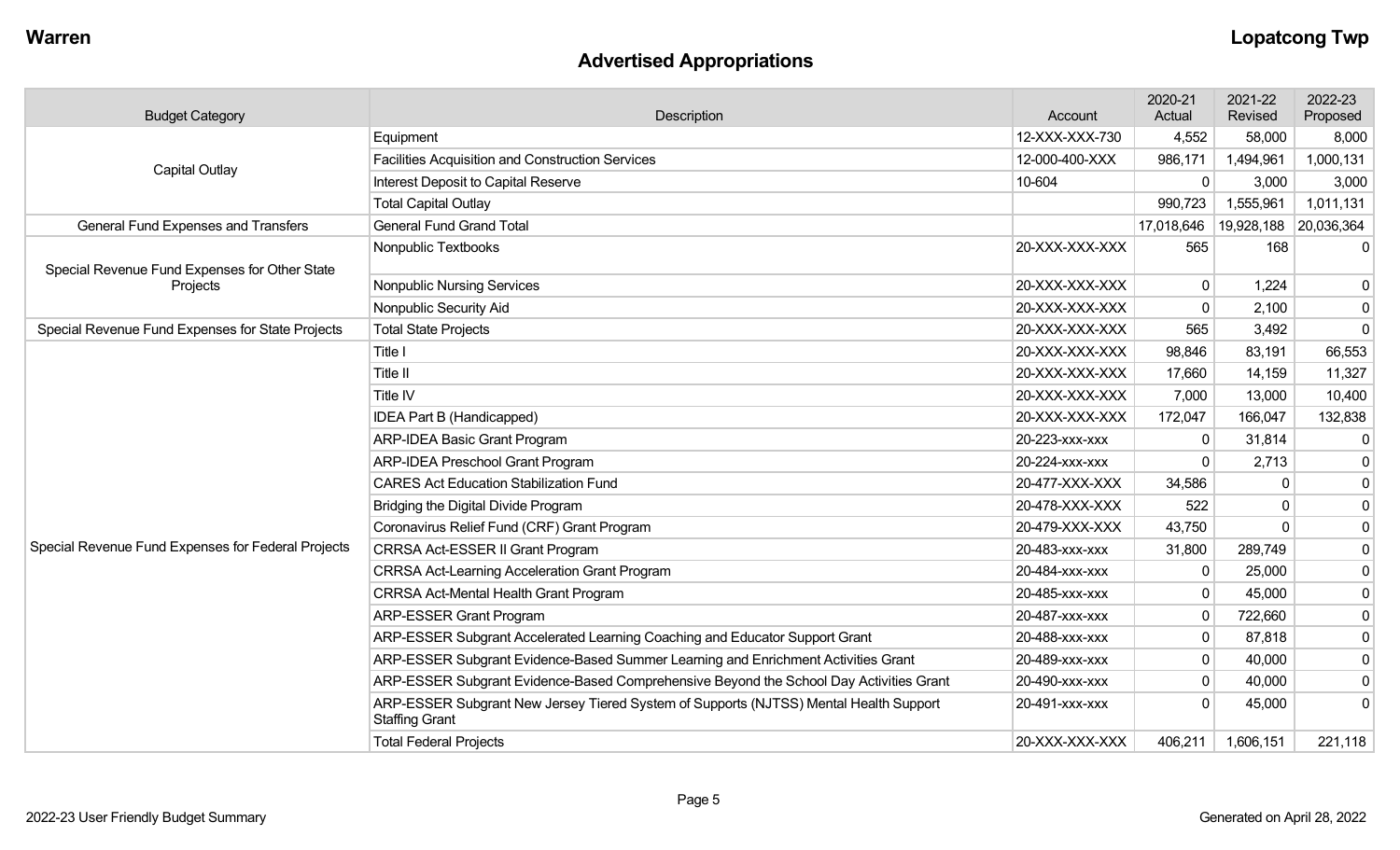# **Advertised Appropriations**

| <b>Budget Category</b>               | Description                                | Account        | 2020-21<br>Actual | 2021-22<br>Revised    | 2022-23<br>Proposed   |
|--------------------------------------|--------------------------------------------|----------------|-------------------|-----------------------|-----------------------|
| <b>Special Revenue Fund Expenses</b> | <b>Total Special Revenue Funds</b>         |                | 408,141           | 1,609,643             | 221,118               |
|                                      | <b>Total Regular Debt Service</b>          | 40-701-510-XXX | 1,090,544         | 968,494               | 1,042,771             |
| Debt Service Fund Expenses           | <b>Total Debt Service Funds</b>            |                | 1,090,544         | 968,494               | 1,042,771             |
| All Fund Expenses                    | <b>Total Expenditures/Appropriations</b>   |                | 18,517,331        |                       | 22,506,325 21,300,253 |
| <b>Expenses Net of Transfers</b>     | <b>Total Expenditures Net of Transfers</b> |                | 18,517,331        | 22,506,325 21,300,253 |                       |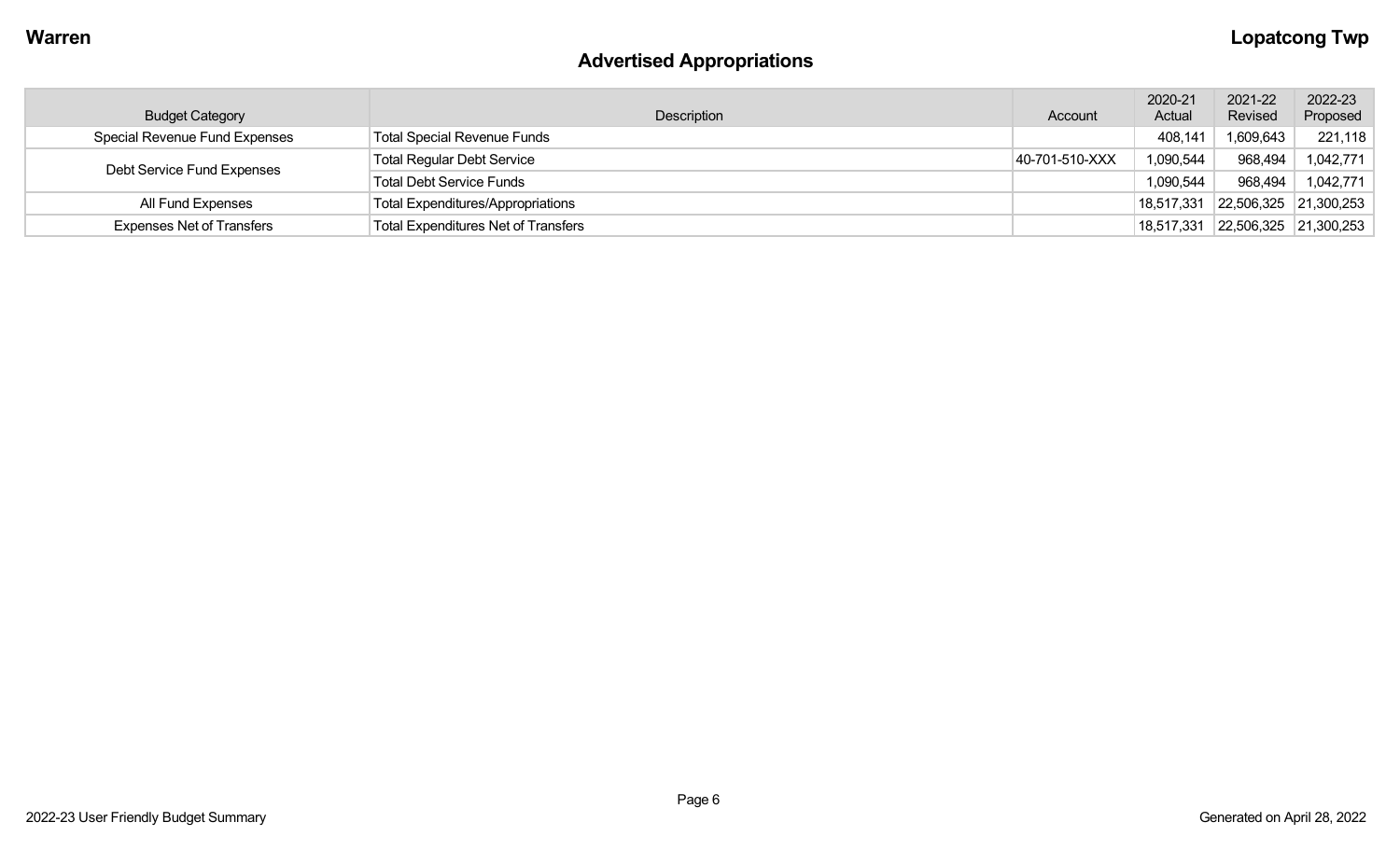## **Advertised Recapitulation of Balances**

| <b>Fund Balance Category</b>                   | <b>Budget Category</b>                                           | Audited<br><b>Balance</b><br>06/30/2020 | Audited<br><b>Balance</b><br>06/30/2021 | Estimated<br><b>Balance</b><br>06/30/2022 | Estimated<br><b>Balance</b><br>06/30/2023 |
|------------------------------------------------|------------------------------------------------------------------|-----------------------------------------|-----------------------------------------|-------------------------------------------|-------------------------------------------|
| Unrestricted                                   | <b>General Operating Budget</b>                                  | 508,211                                 | 1,140,684                               | 1,075,215                                 | 796,987                                   |
|                                                | Repayment of Debt                                                | $\Omega$                                | 0                                       |                                           |                                           |
|                                                | Capital Reserve                                                  | 4,091,250                               | 4,501,999                               | 3,220,942                                 | 2,453,609                                 |
|                                                | <b>Adult Education Programs</b>                                  |                                         |                                         |                                           |                                           |
|                                                | Maintenance Reserve                                              | 180,000                                 | 180,000                                 | 181,000                                   | 182,000                                   |
|                                                | Legal Reserve                                                    | $\Omega$                                | $\Omega$                                | 0                                         |                                           |
| <b>Restricted for General Operating Budget</b> | Unemployment Fund                                                | 47,346                                  | 47,408                                  | 47,408                                    | 47,408                                    |
|                                                | <b>Tuition Reserve</b>                                           | 1,325,069                               | 1,350,248                               | 650,000                                   |                                           |
|                                                | <b>Current Expense Emergency Reserve</b>                         | 180,000                                 | 180,000                                 | 181,000                                   | 182,000                                   |
|                                                | Impact Aid Reserve for General Expenses (Sections 8002 and 8003) | 0                                       | 0                                       |                                           |                                           |
|                                                | Impact Aid Reserve for Capital Expenses (Sections 8007 and 8008) | 0                                       | 0                                       |                                           |                                           |
|                                                | <b>Student Activity Fund</b>                                     | 42,159                                  | 41,775                                  | 41,775                                    | 41,775                                    |
| Restricted for Special Revenue Fund            | Scholarship Fund                                                 | $\Omega$                                | $\Omega$                                | 0                                         |                                           |
| Restricted for Repayment of Debt               | Restricted for Repayment of Debt                                 | 0                                       | 0                                       | 0                                         | 0                                         |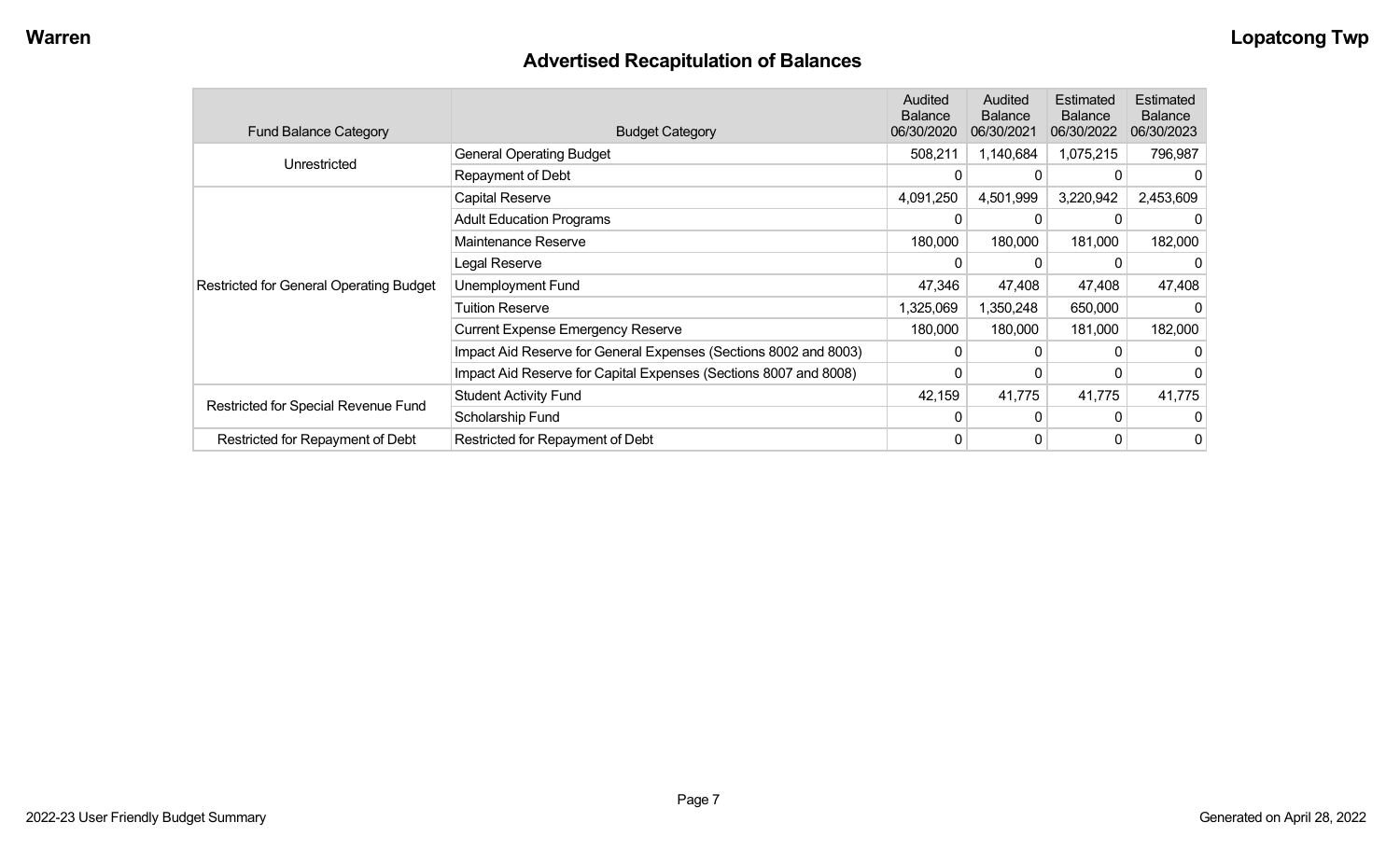#### **Advertised Per Pupil Cost Calculations**

| Per Pupil Cost Calculations                       | 2019-20<br><b>Actual Costs</b> | 2020-21<br><b>Actual Costs</b> | 2021-22<br><b>Original Budget</b> | 2021-22<br><b>Revised Budget</b> | 2022-23<br><b>Proposed Budget</b> |
|---------------------------------------------------|--------------------------------|--------------------------------|-----------------------------------|----------------------------------|-----------------------------------|
| <b>Total Budgetary Comparative Per Pupil Cost</b> | \$12,253                       | \$12,777                       | \$15,456                          | \$15,748                         | \$16,320                          |
| <b>Total Classroom Instruction</b>                | \$7,912                        | \$8,151                        | \$9,721                           | \$9,844                          | \$10,409                          |
| <b>Classroom-Salaries and Benefits</b>            | \$7,609                        | \$7,784                        | \$9,184                           | \$9,299                          | \$9,876                           |
| Classroom-General Supplies and Textbooks          | \$133                          | \$201                          | \$262                             | \$264                            | \$260                             |
| <b>Classroom-Purchased Services</b>               | \$169                          | \$167                          | \$275                             | \$281                            | \$273                             |
| <b>Total Support Services</b>                     | \$1,394                        | \$1,561                        | \$1,820                           | \$1,928                          | \$1,924                           |
| Support Services-Salaries and Benefits            | \$1,114                        | \$1,222                        | \$1,453                           | \$1,474                          | \$1,477                           |
| <b>Total Administrative Costs</b>                 | \$1,307                        | \$1,467                        | \$1,795                           | \$1,820                          | \$1,819                           |
| <b>Administration Salaries and Benefits</b>       | \$1,080                        | \$1,240                        | \$1,420                           | \$1,437                          | \$1,446                           |
| <b>Total Operations and Maintenance of Plant</b>  | \$1,603                        | \$1,567                        | \$2,054                           | \$2,089                          | \$2,102                           |
| Operations and Maintenance-Salaries and Benefits  | \$1,027                        | \$979                          | \$1,255                           | \$1,271                          | \$1,266                           |
| <b>Board Contribution to Food Services</b>        | \$0                            | \$22                           | \$0                               | \$0                              | \$0                               |
| <b>Total Extracurricular Costs</b>                | \$34                           | \$4                            | \$59                              | \$60                             | \$59                              |
| <b>Total Equipment Costs</b>                      | \$0                            | \$7                            | \$81                              | \$83                             | \$11                              |
| Legal Costs                                       | \$26                           | \$76                           | \$98                              | \$100                            | \$97                              |
| Employee Benefits as a percentage of salaries*    | 28.51%                         | 28.89%                         | 40.09%                            | 39.22%                           | 40.79%                            |

\*Does not include pension and social security paid by the State on-behalf of the district.

\*\*Federal and State funds in the blended resource school-based budgets.

The information presented in columns 1 through 3 as well as the related descriptions of the per pupil cost calculations are contained in the Taxpayers' Guide to Education Spending and can be found on the Department of Education's Internet website: http://www.state.nj.us/education/guide/. This publication is also available in the board office and public libraries. The same calculations were performed using the 2021-22 revised appropriations and the 2022-23 budgeted appropriations presented in this advertised budget. Total Budgetary Comparative Per Pupil Cost is defined as current expense exclusive of tuition expenditures, transportation, residential costs, and judgments against the school district. For all years it also includes the restricted entitlement aids. With the exception of Total Equipment Cost, each of the other per pupil cost calculations presented is a component of the total comparative per pupil cost, although all components are not shown.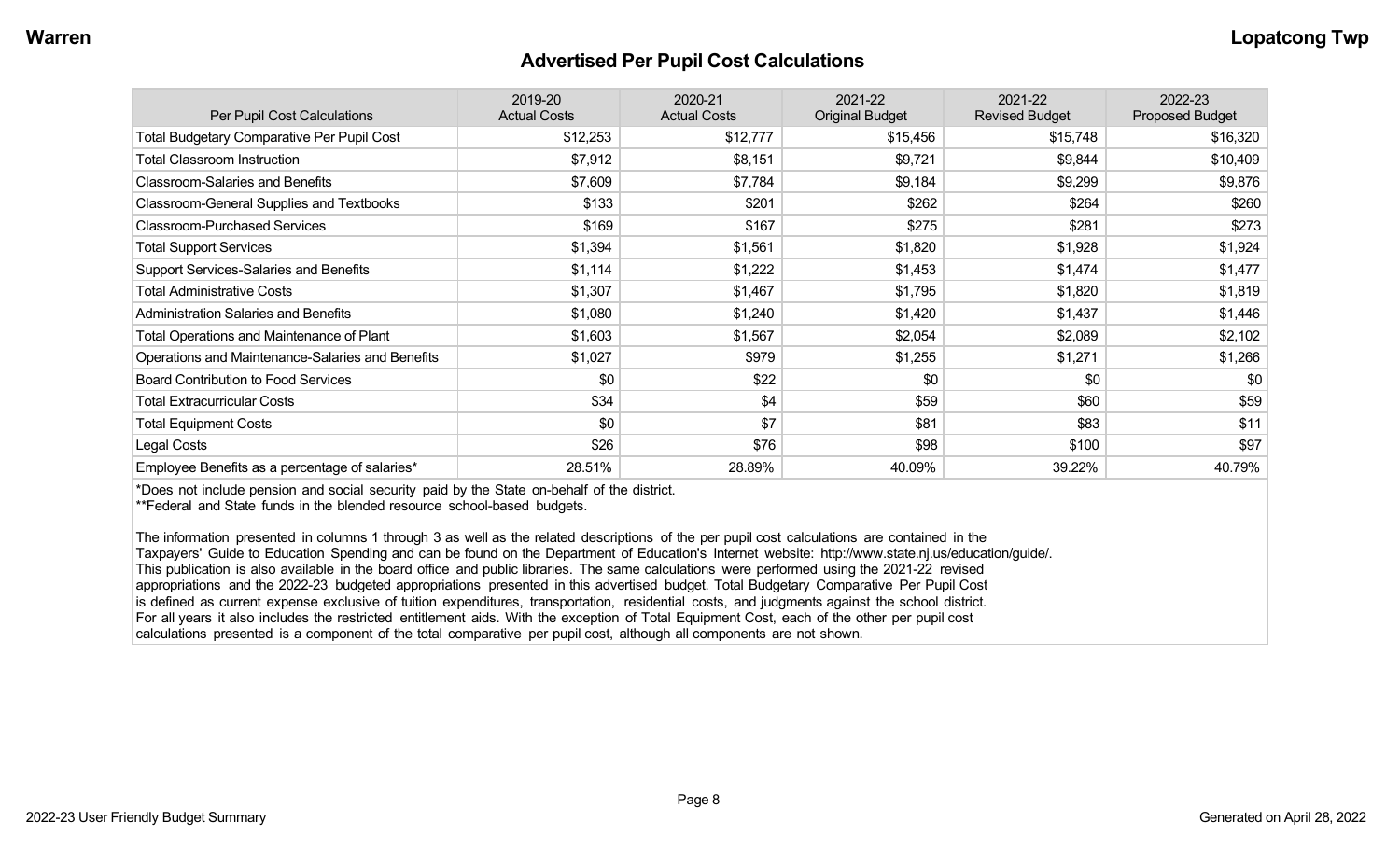## **Shared Services**

| <b>Shared Service Category Type</b>            | <b>Shared Service Category Description</b>                                              | Amount<br>Saved<br>(Optional) |
|------------------------------------------------|-----------------------------------------------------------------------------------------|-------------------------------|
| Municipal/Public Works                         | Salt if needed for parking lots                                                         | $\Omega$                      |
| Staffing - Other                               | Shared Librarian 0.5 FTE with Alpha School District                                     | $\Omega$                      |
| <b>Transportation Services, including Fuel</b> | WCSSSD to provide special education transportation to share routes with other districts | 0                             |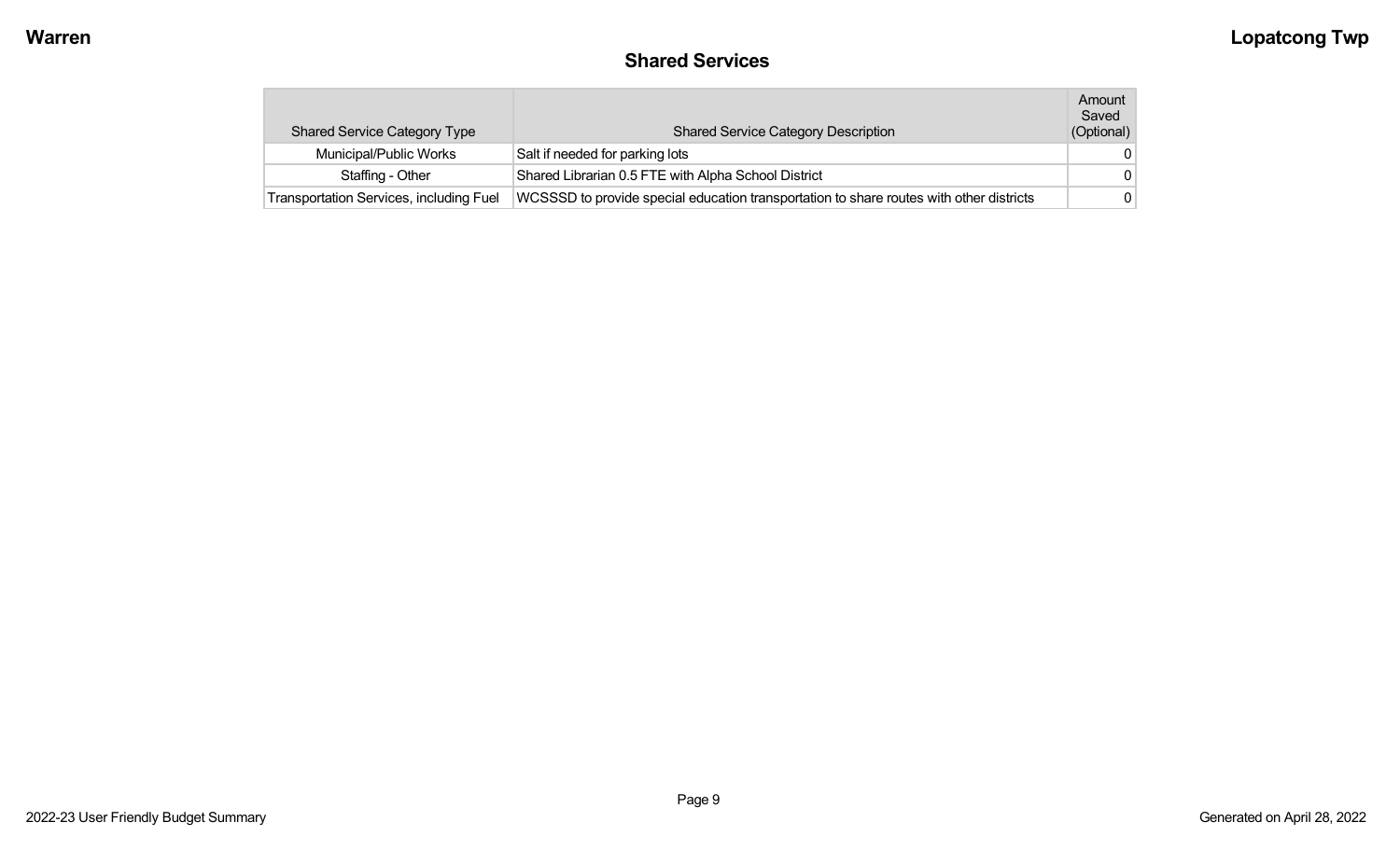#### **Estimated Tax Rates**

| Municipality       | Category                                                                                                           | Amount      |
|--------------------|--------------------------------------------------------------------------------------------------------------------|-------------|
|                    | (A) General Fund School Levy                                                                                       | 14,672,339  |
|                    | (D) Total School Levy                                                                                              | 15,539,613  |
|                    | (B) Estimated Net Taxable Valuation (as of 10/01/21)                                                               | 933,967,188 |
|                    | (H) Estimated Equalized Valuation (as of 10/01/21)                                                                 | 994,578,465 |
| Lopatcong Township | (C) Estimated 2022-23 General Fund School Tax Rate, Without Repayment of Debt or Adjustments=100x(A)/(B)           | 1.5710      |
|                    | (F) Estimated 2022-23 Total School Tax Rate, With Repayment of Debt and Adjustments=100x(D)/(B)                    | 1.6638      |
|                    | (I) Estimated 2022-23 Equalized General Fund School Tax Rate, Without Repayment of Debt or Adjustments=100x(A)/(H) | 1.4752      |
|                    | (L) Estimated 2022-23 Equalized Total School Tax Rate, With Repayment of Debt and Adjustments=100x(D)/(H)          | 1.5624      |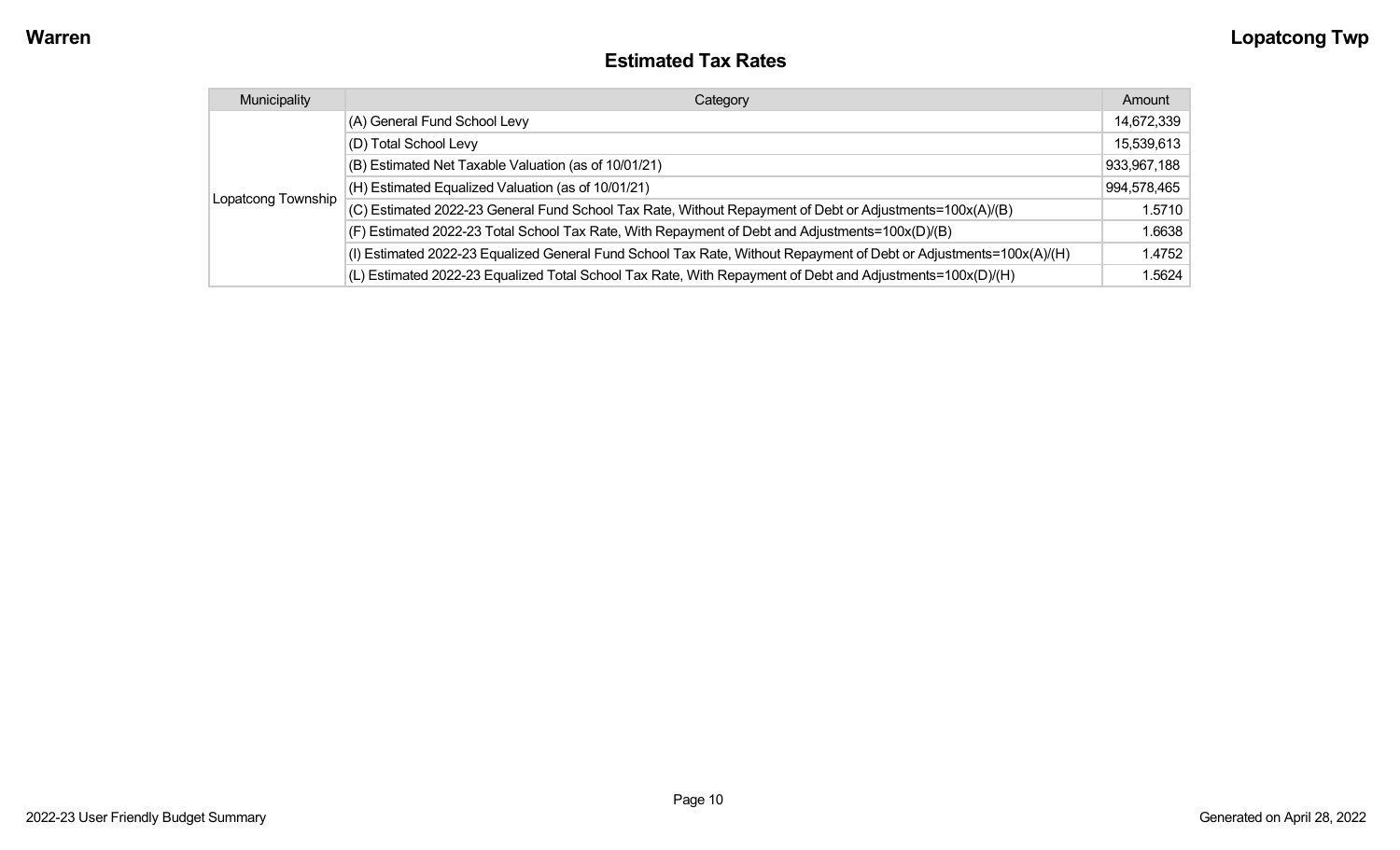| Name       | Category                                                                                  | Measure                    |
|------------|-------------------------------------------------------------------------------------------|----------------------------|
|            | <b>Job Title</b>                                                                          | Information Technology     |
|            | Job Title II                                                                              | None Reported              |
|            | <b>Base Annual Salary Amount</b>                                                          | \$79,600                   |
|            | Full-Time Equivalent (FTE)                                                                | 1.0                        |
|            | Shared with Another District?                                                             | N                          |
|            | <b>Shared County</b>                                                                      | None Reported              |
|            | <b>Shared District</b>                                                                    | None Reported              |
|            | Job Title Other District                                                                  | None Reported              |
|            | Member of Collective Bargaining Unit (CBU)?                                               | N                          |
|            | <b>Beginning Date of Contract</b>                                                         | 07/01/21                   |
|            | <b>End Date of Contract</b>                                                               | 06/30/22                   |
|            | <b>Contracted Number of Annual Work Days</b>                                              | 260                        |
|            | Contracted Number of Annual Vacation Days                                                 | 20                         |
|            | <b>Contracted Number of Annual Sick Days</b>                                              | 12                         |
| Adam Boyer | Contracted Number of Annual Personal Days                                                 | 3                          |
|            | <b>Contracted Number of Annual Consulting Days</b>                                        | 0                          |
|            | Number of Other Contracted Non-Working Days                                               | $\Omega$                   |
|            | Description of Other Contracted Non-Working Days                                          | None Reported              |
|            | <b>Total Allowances Amount</b>                                                            | \$4,500                    |
|            | <b>Total Bonuses Amount</b>                                                               | \$0                        |
|            | <b>Total Stipends Amount</b>                                                              | \$0                        |
|            | District Contributions Above Teacher Contract for Insurance (Health, Dental, Life, Other) | \$0                        |
|            | District Contributions Above Teacher Contract for Retirement Plans                        | \$0                        |
|            | <b>Total Contractual Post-Employment Benefit Amount</b>                                   | \$10,623                   |
|            | Contractual Post-Employment Benefit Description of Payout of Sick days                    | Upon retirement            |
|            | Contractual Post-Employment Benefit Description of Payout of Vacation days                | Contract daily rate x days |
|            | Contractual Post-Employment Benefit Description of Payout of Personal days                | Not in contract            |
|            | Contractual Post-Employment Benefit Description of Other Benefits 1                       | None Reported              |
|            | Contractual Post-Employment Benefit Description of Other Benefits 2                       | None Reported              |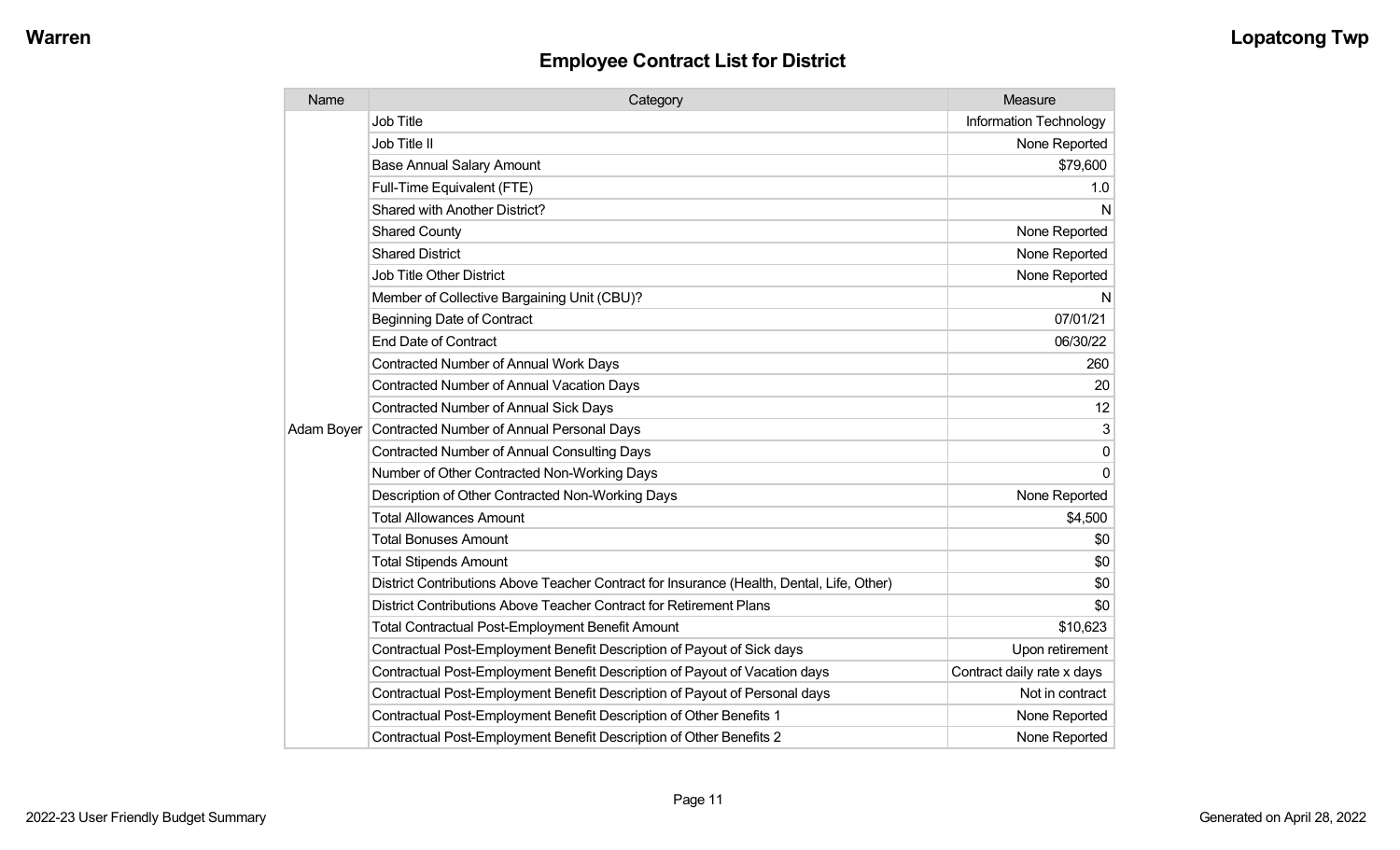| Name               | Category                                                                                 | Measure                       |
|--------------------|------------------------------------------------------------------------------------------|-------------------------------|
|                    | Contractual Post-Employment Benefit Description of Other Benefits 3                      | None Reported                 |
| Adam Boyer         | Total Other/In-Kind Remuneration Amount                                                  | \$0                           |
|                    | Description of Other/In-Kind Remuneration Annual Option to Buyback Sick Time in Cash     | None Reported                 |
|                    | Description of Other/In-Kind Remuneration Annual Option to Buyback Vacation Time in Cash | None Reported                 |
|                    | Description of Other/In-Kind Remuneration Annual Option to Buyback Personal Time in Cash | None Reported                 |
|                    | Description of Other/In-Kind Remuneration Annual Option to Other Remuneration 1          | None Reported                 |
|                    | Description of Other/In-Kind Remuneration Annual Option to Other Remuneration 2          | None Reported                 |
|                    | Description of Other/In-Kind Remuneration Annual Option to Other Remuneration 3          | None Reported                 |
|                    | <b>Additional Comment 1</b>                                                              | None Reported                 |
|                    | <b>Additional Comment 2</b>                                                              | None Reported                 |
|                    | <b>Additional Comment 3</b>                                                              | None Reported                 |
|                    | <b>Job Title</b>                                                                         | <b>Business Administrator</b> |
|                    | Job Title II                                                                             | None Reported                 |
|                    | <b>Base Annual Salary Amount</b>                                                         | \$125,000                     |
|                    | Full-Time Equivalent (FTE)                                                               | 1.0                           |
|                    | Shared with Another District?                                                            | N                             |
|                    | <b>Shared County</b>                                                                     | None Reported                 |
|                    | <b>Shared District</b>                                                                   | None Reported                 |
|                    | <b>Job Title Other District</b>                                                          | None Reported                 |
|                    | Member of Collective Bargaining Unit (CBU)?                                              | N                             |
| <b>Bert Arifaj</b> | <b>Beginning Date of Contract</b>                                                        | 07/01/21                      |
|                    | <b>End Date of Contract</b>                                                              | 06/30/22                      |
|                    | <b>Contracted Number of Annual Work Days</b>                                             | 260                           |
|                    | <b>Contracted Number of Annual Vacation Days</b>                                         | 20                            |
|                    | <b>Contracted Number of Annual Sick Days</b>                                             | 12                            |
|                    | <b>Contracted Number of Annual Personal Days</b>                                         | 3                             |
|                    | <b>Contracted Number of Annual Consulting Days</b>                                       | 0                             |
|                    | Number of Other Contracted Non-Working Days                                              | $\Omega$                      |
|                    | Description of Other Contracted Non-Working Days                                         | None Reported                 |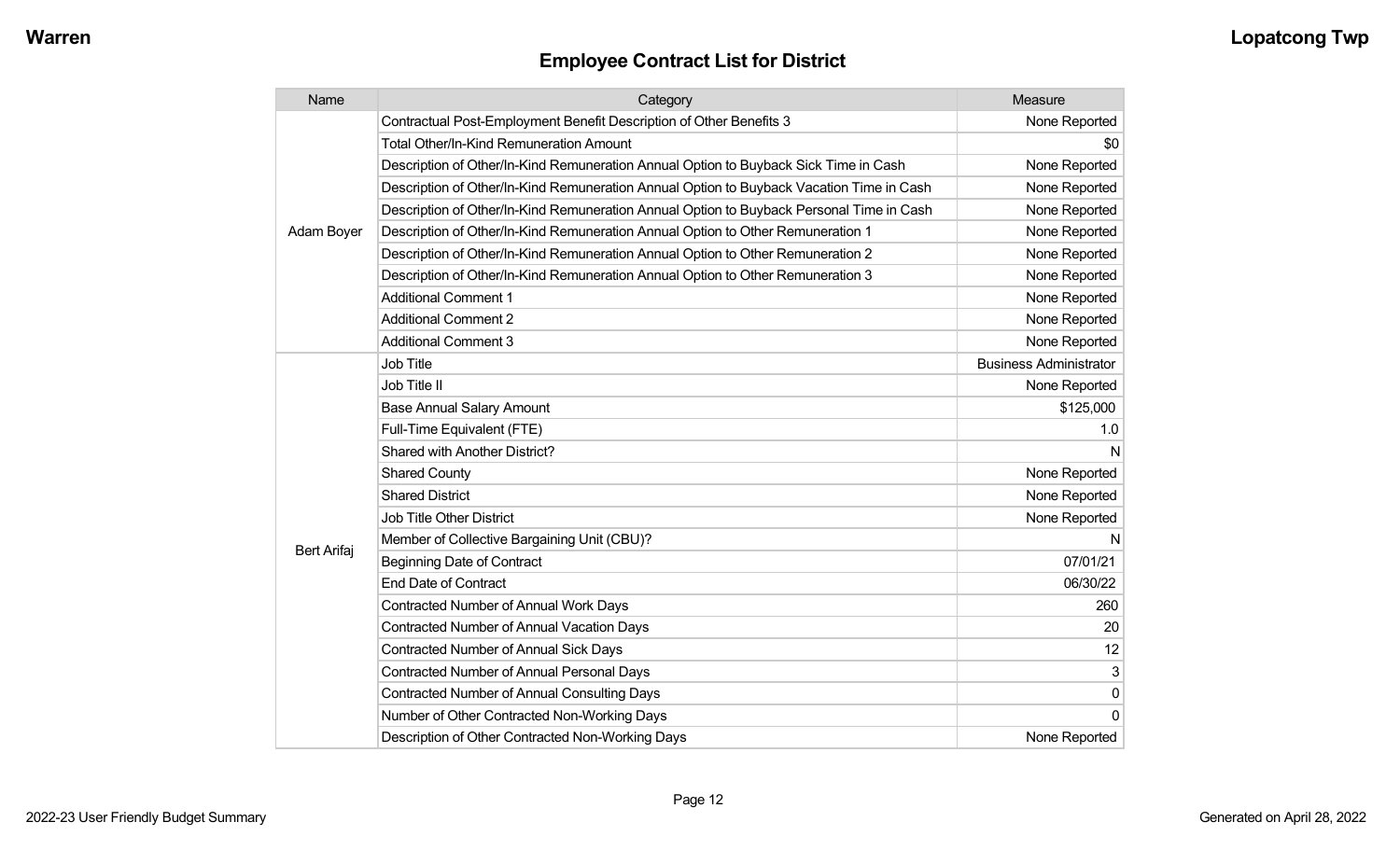| Name               | Category                                                                                  | Measure                    |
|--------------------|-------------------------------------------------------------------------------------------|----------------------------|
|                    | <b>Total Allowances Amount</b>                                                            | \$5,500                    |
|                    | <b>Total Bonuses Amount</b>                                                               | \$0                        |
|                    | <b>Total Stipends Amount</b>                                                              | \$0                        |
|                    | District Contributions Above Teacher Contract for Insurance (Health, Dental, Life, Other) | \$1,515                    |
|                    | District Contributions Above Teacher Contract for Retirement Plans                        | \$0                        |
|                    | <b>Total Contractual Post-Employment Benefit Amount</b>                                   | \$24,615                   |
|                    | Contractual Post-Employment Benefit Description of Payout of Sick days                    | Upon retirment             |
|                    | Contractual Post-Employment Benefit Description of Payout of Vacation days                | Contract daily rate x days |
|                    | Contractual Post-Employment Benefit Description of Payout of Personal days                | Not in contract            |
|                    | Contractual Post-Employment Benefit Description of Other Benefits 1                       | None Reported              |
| <b>Bert Arifaj</b> | Contractual Post-Employment Benefit Description of Other Benefits 2                       | None Reported              |
|                    | Contractual Post-Employment Benefit Description of Other Benefits 3                       | None Reported              |
|                    | <b>Total Other/In-Kind Remuneration Amount</b>                                            | \$0                        |
|                    | Description of Other/In-Kind Remuneration Annual Option to Buyback Sick Time in Cash      | None Reported              |
|                    | Description of Other/In-Kind Remuneration Annual Option to Buyback Vacation Time in Cash  | None Reported              |
|                    | Description of Other/In-Kind Remuneration Annual Option to Buyback Personal Time in Cash  | None Reported              |
|                    | Description of Other/In-Kind Remuneration Annual Option to Other Remuneration 1           | None Reported              |
|                    | Description of Other/In-Kind Remuneration Annual Option to Other Remuneration 2           | None Reported              |
|                    | Description of Other/In-Kind Remuneration Annual Option to Other Remuneration 3           | None Reported              |
|                    | <b>Additional Comment 1</b>                                                               | None Reported              |
|                    | <b>Additional Comment 2</b>                                                               | None Reported              |
|                    | <b>Additional Comment 3</b>                                                               | None Reported              |
| Debra Mercora      | <b>Job Title</b>                                                                          | Superintendent             |
|                    | Job Title II                                                                              | None Reported              |
|                    | <b>Base Annual Salary Amount</b>                                                          | \$154,669                  |
|                    | Full-Time Equivalent (FTE)                                                                | 1.0                        |
|                    | Shared with Another District?                                                             | N                          |
|                    | <b>Shared County</b>                                                                      | None Reported              |
|                    | <b>Shared District</b>                                                                    | None Reported              |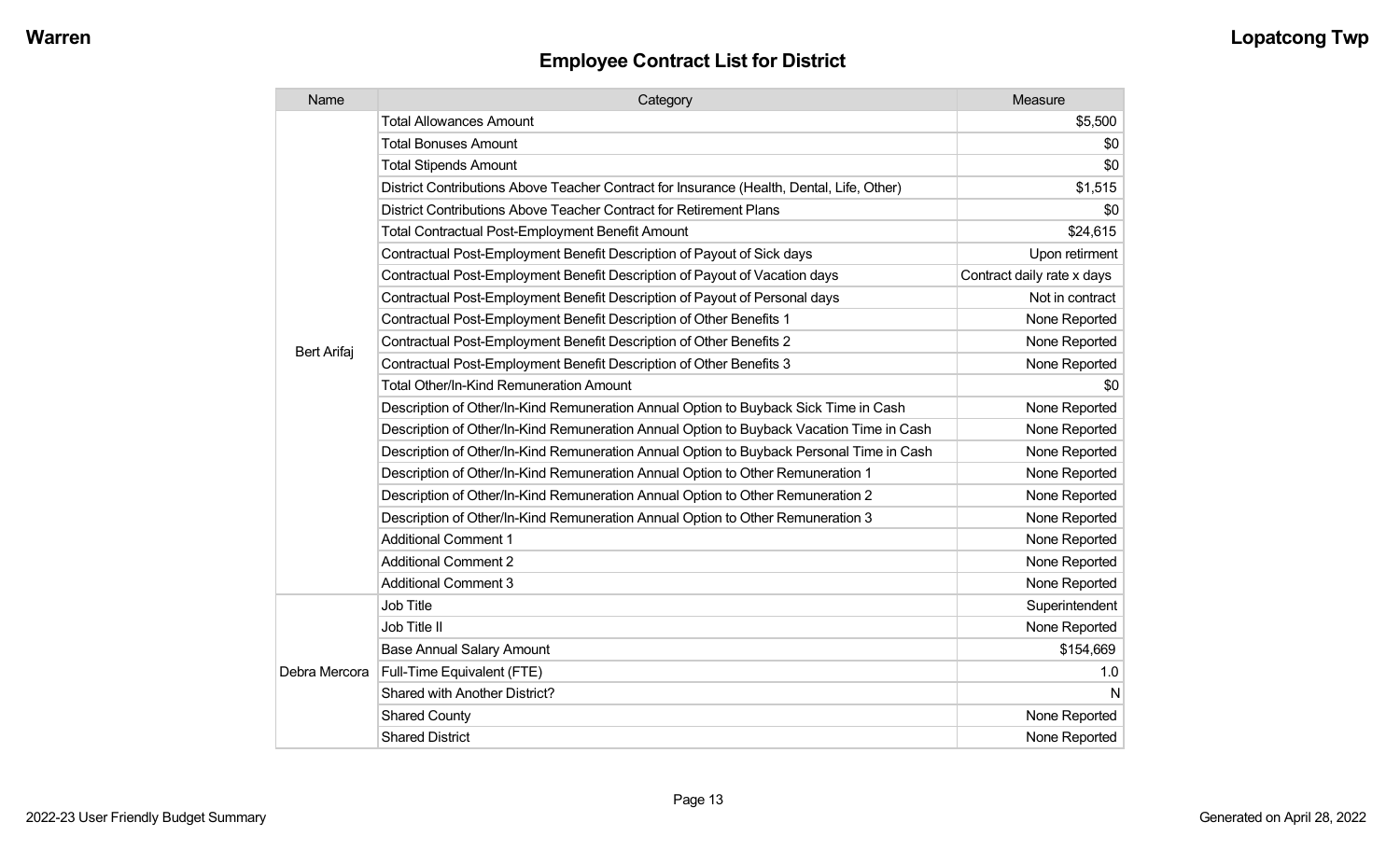| Name          | Category                                                                                  | Measure                    |
|---------------|-------------------------------------------------------------------------------------------|----------------------------|
|               | <b>Job Title Other District</b>                                                           | None Reported              |
|               | Member of Collective Bargaining Unit (CBU)?                                               | N                          |
|               | <b>Beginning Date of Contract</b>                                                         | 07/01/20                   |
|               | <b>End Date of Contract</b>                                                               | 06/30/24                   |
|               | <b>Contracted Number of Annual Work Days</b>                                              | 260                        |
|               | <b>Contracted Number of Annual Vacation Days</b>                                          | 24                         |
|               | <b>Contracted Number of Annual Sick Days</b>                                              | 12                         |
|               | <b>Contracted Number of Annual Personal Days</b>                                          | 3                          |
|               | <b>Contracted Number of Annual Consulting Days</b>                                        | $\mathbf{0}$               |
|               | Number of Other Contracted Non-Working Days                                               | $\Omega$                   |
|               | Description of Other Contracted Non-Working Days                                          | None Reported              |
|               | <b>Total Allowances Amount</b>                                                            | \$8,400                    |
|               | <b>Total Bonuses Amount</b>                                                               | \$0                        |
|               | <b>Total Stipends Amount</b>                                                              | \$0                        |
| Debra Mercora | District Contributions Above Teacher Contract for Insurance (Health, Dental, Life, Other) | \$447                      |
|               | District Contributions Above Teacher Contract for Retirement Plans                        | \$0                        |
|               | <b>Total Contractual Post-Employment Benefit Amount</b>                                   | \$28,632                   |
|               | Contractual Post-Employment Benefit Description of Payout of Sick days                    | Only upon retirement       |
|               | Contractual Post-Employment Benefit Description of Payout of Vacation days                | Contract daily rate x days |
|               | Contractual Post-Employment Benefit Description of Payout of Personal days                | Current&Contract           |
|               | Contractual Post-Employment Benefit Description of Other Benefits 1                       | None Reported              |
|               | Contractual Post-Employment Benefit Description of Other Benefits 2                       | None Reported              |
|               | Contractual Post-Employment Benefit Description of Other Benefits 3                       | None Reported              |
|               | <b>Total Other/In-Kind Remuneration Amount</b>                                            | \$0                        |
|               | Description of Other/In-Kind Remuneration Annual Option to Buyback Sick Time in Cash      | None Reported              |
|               | Description of Other/In-Kind Remuneration Annual Option to Buyback Vacation Time in Cash  | None Reported              |
|               | Description of Other/In-Kind Remuneration Annual Option to Buyback Personal Time in Cash  | None Reported              |
|               | Description of Other/In-Kind Remuneration Annual Option to Other Remuneration 1           | None Reported              |
|               | Description of Other/In-Kind Remuneration Annual Option to Other Remuneration 2           | None Reported              |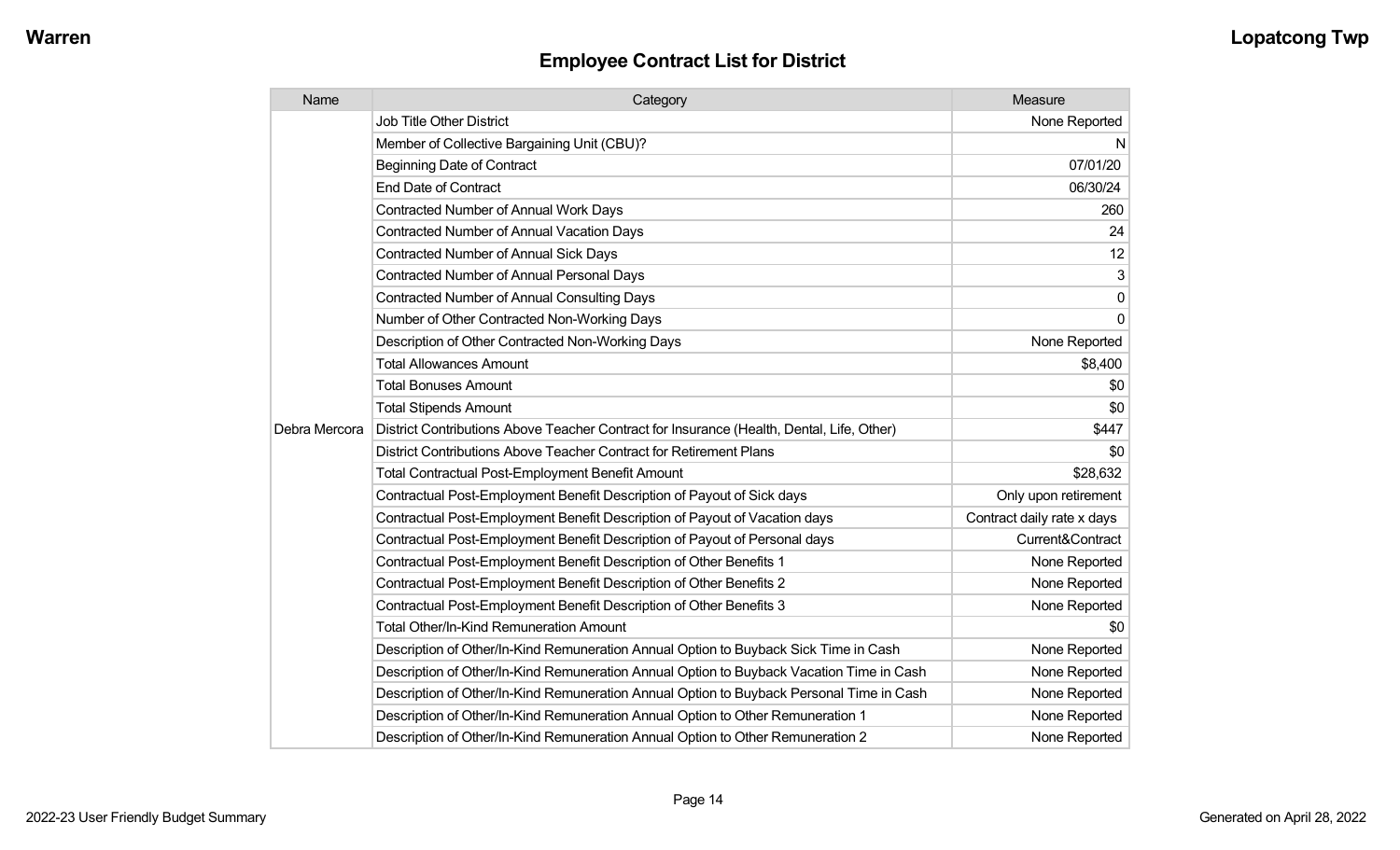| Name               | Category                                                                                  | Measure         |
|--------------------|-------------------------------------------------------------------------------------------|-----------------|
| Debra Mercora      | Description of Other/In-Kind Remuneration Annual Option to Other Remuneration 3           | None Reported   |
|                    | <b>Additional Comment 1</b>                                                               | None Reported   |
|                    | <b>Additional Comment 2</b>                                                               | None Reported   |
|                    | <b>Additional Comment 3</b>                                                               | None Reported   |
|                    | Job Title                                                                                 | Principal       |
|                    | Job Title II                                                                              | None Reported   |
|                    | <b>Base Annual Salary Amount</b>                                                          | \$108,915       |
|                    | Full-Time Equivalent (FTE)                                                                | 1.0             |
|                    | Shared with Another District?                                                             | N               |
|                    | <b>Shared County</b>                                                                      | None Reported   |
|                    | <b>Shared District</b>                                                                    | None Reported   |
|                    | Job Title Other District                                                                  | None Reported   |
|                    | Member of Collective Bargaining Unit (CBU)?                                               | N               |
|                    | <b>Beginning Date of Contract</b>                                                         | 07/01/21        |
|                    | <b>End Date of Contract</b>                                                               | 06/30/22        |
|                    | <b>Contracted Number of Annual Work Days</b>                                              | 260             |
| <b>Rick Bonney</b> | <b>Contracted Number of Annual Vacation Days</b>                                          | 20              |
|                    | <b>Contracted Number of Annual Sick Days</b>                                              | 12              |
|                    | Contracted Number of Annual Personal Days                                                 | 3               |
|                    | <b>Contracted Number of Annual Consulting Days</b>                                        | 0               |
|                    | Number of Other Contracted Non-Working Days                                               | $\Omega$        |
|                    | Description of Other Contracted Non-Working Days                                          | None Reported   |
|                    | <b>Total Allowances Amount</b>                                                            | \$6,000         |
|                    | <b>Total Bonuses Amount</b>                                                               | \$0             |
|                    | <b>Total Stipends Amount</b>                                                              | \$7,000         |
|                    | District Contributions Above Teacher Contract for Insurance (Health, Dental, Life, Other) | \$906           |
|                    | District Contributions Above Teacher Contract for Retirement Plans                        | \$0             |
|                    | <b>Total Contractual Post-Employment Benefit Amount</b>                                   | \$12,878        |
|                    | Contractual Post-Employment Benefit Description of Payout of Sick days                    | Upon retirement |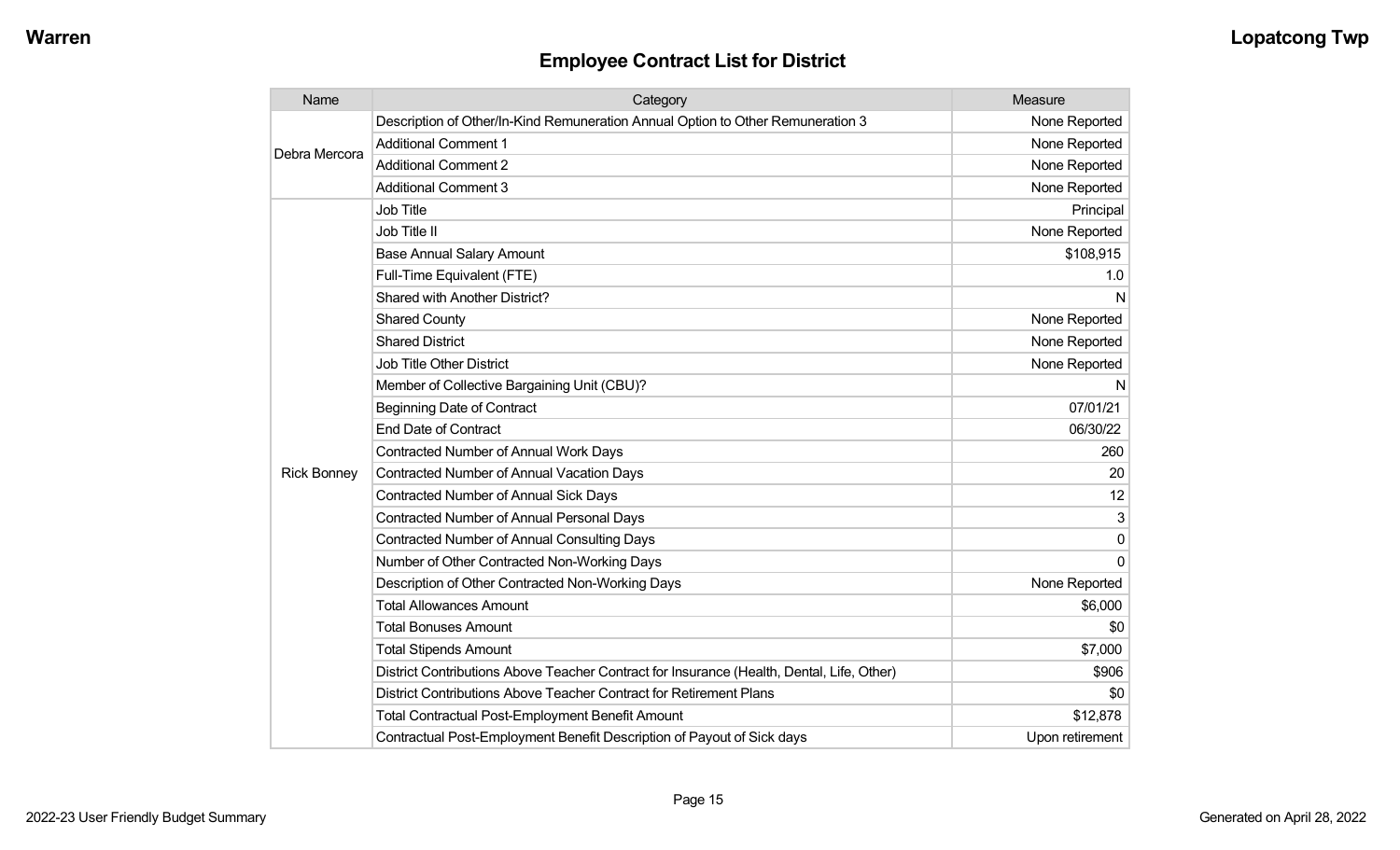| Name                | Category                                                                                 | Measure                           |
|---------------------|------------------------------------------------------------------------------------------|-----------------------------------|
|                     | Contractual Post-Employment Benefit Description of Payout of Vacation days               | <b>Contract Daily Rate x Days</b> |
|                     | Contractual Post-Employment Benefit Description of Payout of Personal days               | Not in contract                   |
|                     | Contractual Post-Employment Benefit Description of Other Benefits 1                      | None Reported                     |
|                     | Contractual Post-Employment Benefit Description of Other Benefits 2                      | None Reported                     |
|                     | Contractual Post-Employment Benefit Description of Other Benefits 3                      | None Reported                     |
|                     | <b>Total Other/In-Kind Remuneration Amount</b>                                           | \$0                               |
|                     | Description of Other/In-Kind Remuneration Annual Option to Buyback Sick Time in Cash     | None Reported                     |
| <b>Rick Bonney</b>  | Description of Other/In-Kind Remuneration Annual Option to Buyback Vacation Time in Cash | None Reported                     |
|                     | Description of Other/In-Kind Remuneration Annual Option to Buyback Personal Time in Cash | None Reported                     |
|                     | Description of Other/In-Kind Remuneration Annual Option to Other Remuneration 1          | None Reported                     |
|                     | Description of Other/In-Kind Remuneration Annual Option to Other Remuneration 2          | None Reported                     |
|                     | Description of Other/In-Kind Remuneration Annual Option to Other Remuneration 3          | None Reported                     |
|                     | <b>Additional Comment 1</b>                                                              | None Reported                     |
|                     | <b>Additional Comment 2</b>                                                              | None Reported                     |
|                     | <b>Additional Comment 3</b>                                                              | None Reported                     |
|                     | Job Title                                                                                | Other                             |
|                     | Job Title II                                                                             | <b>CEFM</b>                       |
|                     | <b>Base Annual Salary Amount</b>                                                         | \$87,337                          |
|                     | Full-Time Equivalent (FTE)                                                               | 1.0                               |
| <b>Robert Gomes</b> | Shared with Another District?                                                            | N                                 |
|                     | <b>Shared County</b>                                                                     | None Reported                     |
|                     | <b>Shared District</b>                                                                   | None Reported                     |
|                     | Job Title Other District                                                                 | None Reported                     |
|                     | Member of Collective Bargaining Unit (CBU)?                                              | N                                 |
|                     | <b>Beginning Date of Contract</b>                                                        | 07/01/21                          |
|                     | <b>End Date of Contract</b>                                                              | 06/30/22                          |
|                     | Contracted Number of Annual Work Days                                                    | 260                               |
|                     | Contracted Number of Annual Vacation Days                                                | 15                                |
|                     | Contracted Number of Annual Sick Days                                                    | 12                                |